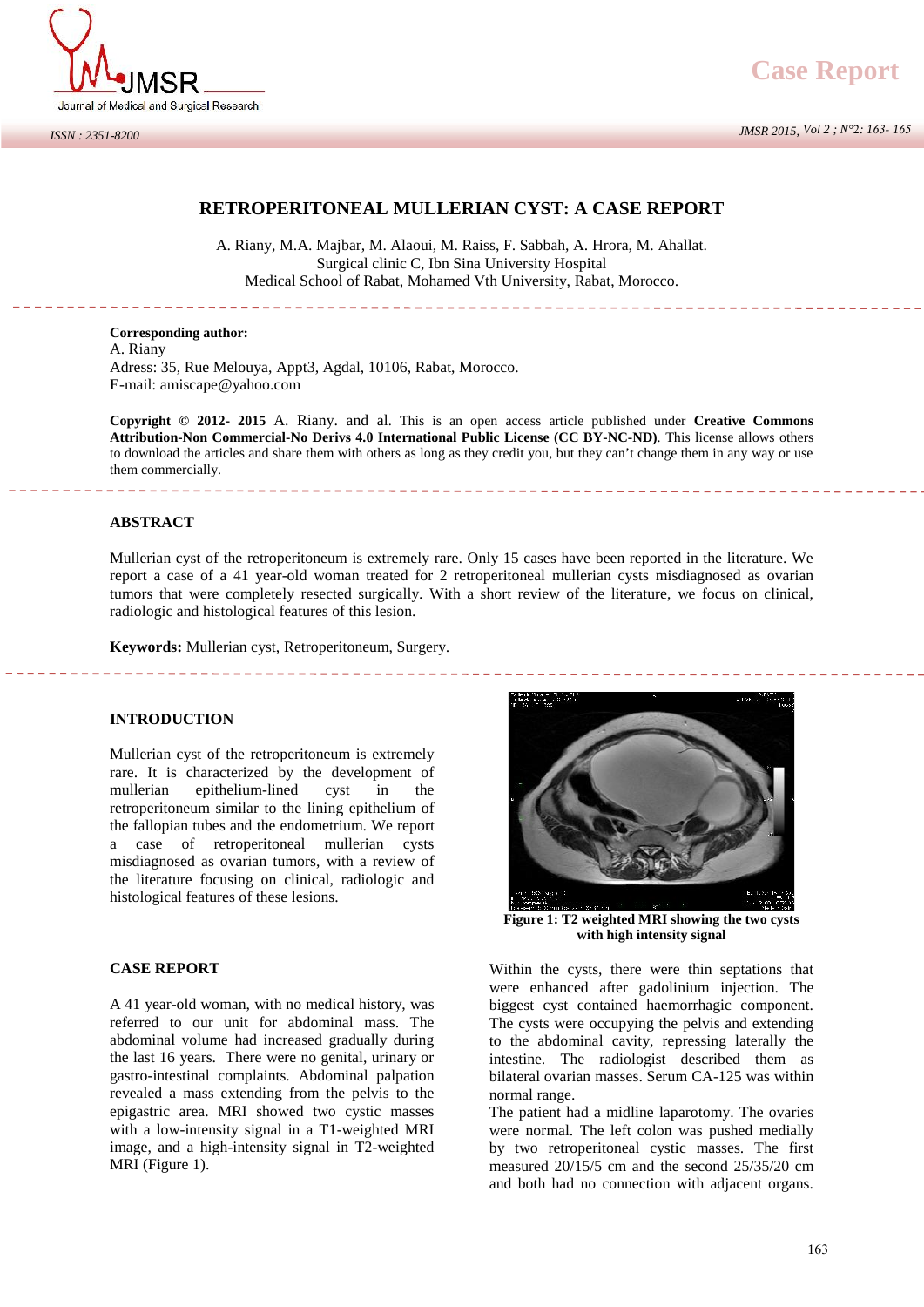# **Case Report**



The left kidney was pushed upward and the left ureter was identified medially to the cysts. We performed a complete removal without disruption of the cysts (Figure 2). The post-operative period was uneventful and the patient left the hospital five days after the procedure.



**Figure 2**: Surgical specimen mullerian cyst of 30 cm

Histology showed that the cysts' wall was composed of a dense acellular fibrous tissue. No other structures were found in the surrounding tissue. The epithelium lining the wall cysts consisted of a single layered ciliated and cuboidal serous cell containing round nuclei without any atypia (Figure 3). The features were consistent with serous cystadenoma of mullerian type.



**Figure 3**: Microphotography of the cystic wall showing a single layered ciliated and cuboidal serous cell containing round nuclei without any atypia

### **DISCUSSION**

Mullerian cyst of the retroperitoneum is rare, only 15 cases have been reported in the literature [1]. It is thought to be a subtype of urogenital cysts, the pathogenesis mechanism for the development of mullerian epithelium-lined cyst in the retroperitoneum is not clear. Three main theories are postulated. Retroperitoneal tissue may include aberrant embryologically-derived mullerian

ducremnants that might have the capacity to grow in later life under the influence of abnormal hormonal stimuli. Alternatively, the coelomic or peritoneum may undergo differentiation to become serous/tubal-type epithelium, later invaginating into the underlying tissue and eventually losing its connection with the surface, producing a cystic structure. Some authors believe that ectopic endometrial tissue (endometriosis), as transplanted by retrograde menstruation or following pelvic surgical instrumentation, may give rise to retroperitoneal cysts [2]. In all reported cases, patients are adult women and age ranges from 38 to 80. The most common symptoms are abdominal discomfort and palpable abdominal mass. In two reported cases, patients were asymptomatic and the cysts were discovered incidentally [1]. At computed tomography, mullerian cyst manifests as a unilocular or multilocular thin-walled cyst containing clear fluid [3]. Magnetic resonance imaging is the best radiological method to determine the nature of the cystic lesion, such as serous or bloody but it was described in only one previously reported case of retroperitoneal mullerian cyst [4]. Retroperitoneal mullerian cyst has a low-intensity signal in a T1-weighted MRI image and a high-intensity signal with low-intensity septation in a T2-weighted MRI. In our case, this aspect was reported by the radiologist, but the mullerian cysts were misdiagnosed as ovarian tumors. The diagnosis of retroperitoneal mullerian cyst is difficult, pre-operatively, due to the lack of pathognomonic clinical and radiologic features. The diagnosis is based on the histological findings of ciliated columnar and endometrioid epithelium similar to the lining of the fallopian tubes and the endometrium [5]. Immuno-histochemical study of lining cells is positive for cytokeratins CK7, CK18, CAM 5.2, AE1/AE3, epithelial membrane antigen, CA-125, estrogen and progesterone. Staining for CK20, CEA, calretinin and CD10 is negative [6]. Unfortunately, in our case, immuno-histochemical study of lining cells was not performed.

Retroperitoneal mullerian cysts should be completely excised [7]; Optimally, with minimal disturbance of the surrounding normal structures [2]. In our case, cysts had no intimate contact with adjacent organs, and complete cysts excision without effraction was performed. External marsupialization, internal drainage or simple aspiration are associated with a high rate of morbidity and risk of recurrence and should be discouraged [2].